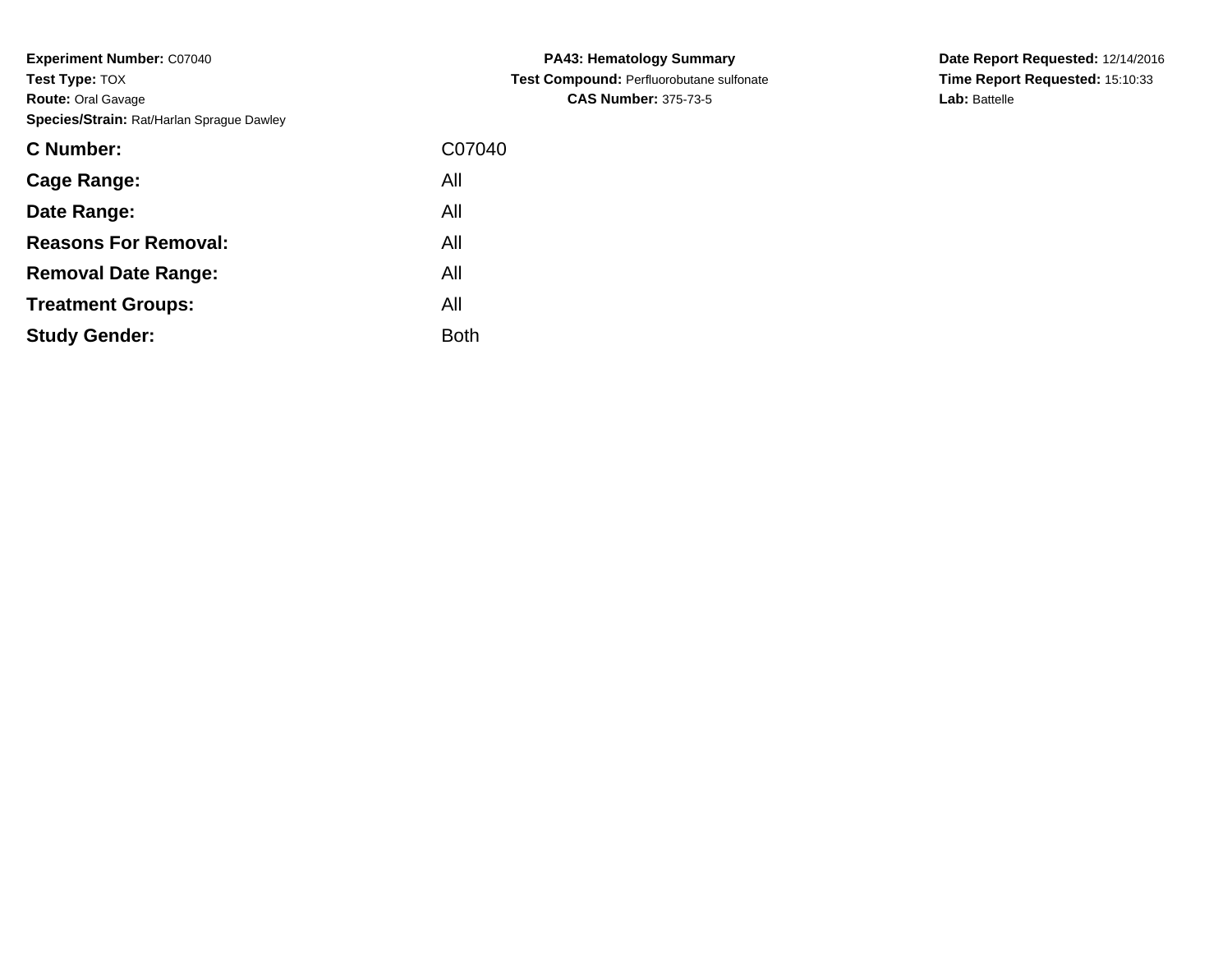#### **Male**

|                                                                        | <b>Phase Day</b> | 0 mg/kg/day                | 62.6 mg/kg/day                   | 125 mg/kg/day                             | 250 mg/kg/day                      |
|------------------------------------------------------------------------|------------------|----------------------------|----------------------------------|-------------------------------------------|------------------------------------|
| Hematocrit (%)<br><b>Percent of Control</b>                            | <b>SD 28</b>     | 52.1 $\pm$ 0.7 (9) **      | $50.5 \pm 0.4$ (10) *<br>97      | $50.3 \pm 0.6$ (10) <sup>*</sup><br>97    | 49.9<br>$\pm$ 0.5 (10) **<br>96    |
| Manual Hematocrit (%)<br><b>Percent of Control</b>                     | <b>SD 28</b>     | 47<br>$(9) *$<br>$\pm$ 1   | 46<br>(10)<br>± 1<br>97          | 45<br>(10)<br>± 1<br>96                   | 45<br>± 1<br>(10)<br>96            |
| Hemoglobin (g/dL)<br><b>Percent of Control</b>                         | <b>SD 28</b>     | $15.6 \pm 0.2$ (9) **      | $15.3 \pm 0.1$ (10)<br>98        | $\pm$ 0.2 (10) <sup>*</sup><br>15.1<br>97 | $15.0 \pm 0.1$<br>$(10)^{*}$<br>96 |
| Red Blood Cells (M/uL)<br><b>Percent of Control</b>                    | SD 28            | $8.80 \pm 0.08$ (9) **     | $8.50 \pm 0.08(10)^*$<br>97      | $8.50 \pm 0.10(10)^*$<br>97               | $8.40 \pm 0.12(10)$ **<br>95       |
| Reticulocytes (K/uL)<br><b>Percent of Control</b>                      | <b>SD 28</b>     | 200.1<br>± 6.3<br>$(9)$ ** | ± 8.4<br>179.1<br>(10)<br>89     | $175.2 \pm 8.1 (10)^*$<br>88              | $\pm$ 8.4 (10) **<br>161.0<br>80   |
| Mean Cell Volume (fL)<br><b>Percent of Control</b>                     | <b>SD 28</b>     | 59.1 $\pm$ 0.6 (9)         | $59.5 \pm 0.3$ (10)<br>101       | $59.2 \pm 0.6$ (10)<br>100                | $59.5 \pm 0.5$ (10)<br>101         |
| Mean Cell Hemoglobin (pg)<br><b>Percent of Control</b>                 | <b>SD 28</b>     | $17.7 \pm 0.2$<br>(9)      | $\pm$ 0.1<br>18.0<br>(10)<br>102 | $\pm$ 0.1 (10)<br>17.8<br>100             | 17.9<br>$\pm$ 0.1 (10)<br>101      |
| Mean Cell Hemoglobin Concentration (g/dL)<br><b>Percent of Control</b> | <b>SD 28</b>     | $29.9 \pm 0.1$<br>(9)      | $30.2 \pm 0.1$<br>$(10)*$<br>101 | $\pm$ 0.1<br>30.0<br>(10)<br>100          | ± 0.1<br>30.1<br>(10)<br>101       |
| Platelets (K/uL)<br><b>Percent of Control</b>                          | <b>SD 28</b>     | 902<br>$\pm$ 32<br>(9)     | 937<br>± 33<br>(10)<br>104       | ±46<br>897<br>(10)<br>99                  | ± 19<br>965<br>(10)<br>107         |
| White Blood Cells (K/uL)<br><b>Percent of Control</b>                  | SD 28            | $12.26 \pm 0.73(9)$        | $11.44 \pm 0.57(10)$<br>93       | $11.28 \pm 0.74(10)$<br>92                | $11.48 \pm 0.67(10)$<br>94         |
| Neutrophils (K/uL)<br><b>Percent of Control</b>                        | <b>SD 28</b>     | $1.64 \pm 0.51(9)$         | $1.03 \pm 0.09(10)$<br>63        | $1.09 \pm 0.09(10)$<br>66                 | $1.17 \pm 0.05(10)$<br>71          |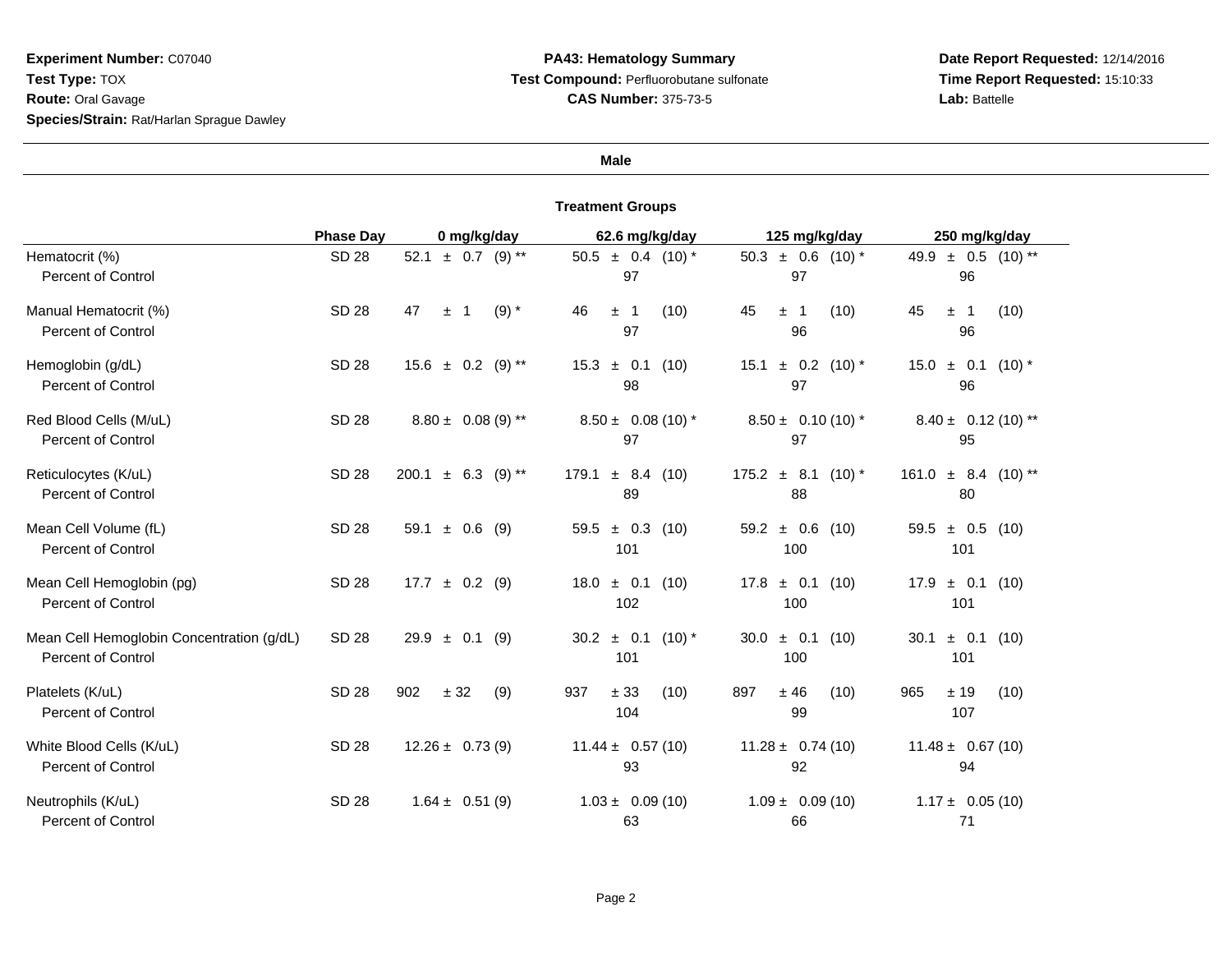## **Male**

|                          | <b>Phase Dav</b> | 0 mg/kg/day            | 62.6 mg/kg/day         | 125 mg/kg/day          | 250 mg/kg/day           |
|--------------------------|------------------|------------------------|------------------------|------------------------|-------------------------|
| Lymphocytes (K/uL)       | SD 28            | $10.18 \pm 0.38(9)$    | $10.08 \pm 0.49(10)$   | $9.83 \pm 0.67(10)$    | $9.97 \pm 0.67(10)$     |
| Percent of Control       |                  |                        | 99                     | 97                     | 98                      |
| Total Lymphocytes (K/uL) | SD 28            | $10.25 \pm 0.38(9)$    | $10.14 \pm 0.50(10)$   | $9.88 \pm 0.67(10)$    | $10.03 \pm 0.67(10)$    |
| Percent of Control       |                  |                        | 99                     | 96                     | 98                      |
| Monocytes (K/uL)         | SD 28            | $0.23 \pm 0.02$ (9)    | $0.19 \pm 0.03(10)$    | $0.21 \pm 0.03(10)$    | $0.21 \pm 0.03(10)$     |
| Percent of Control       |                  |                        | 85                     | 91                     | 93                      |
| Basophils (K/uL)         | SD 28            | $0.02 \pm 0.00(9)$     | $0.02 \pm 0.00$ (10)   | $0.02 \pm 0.00$ (10)   | $0.02 \pm 0.00$ (10)    |
| Percent of Control       |                  |                        | 116                    | 116                    | 109                     |
| Eosinophils (K/uL)       | SD 28            | $0.12 \pm 0.01$ (9) ** | $0.07 \pm 0.01$ (10) * | $0.07 \pm 0.01$ (10) * | $0.05 \pm 0.01$ (10) ** |
| Percent of Control       |                  |                        | 60                     | 61                     | 47                      |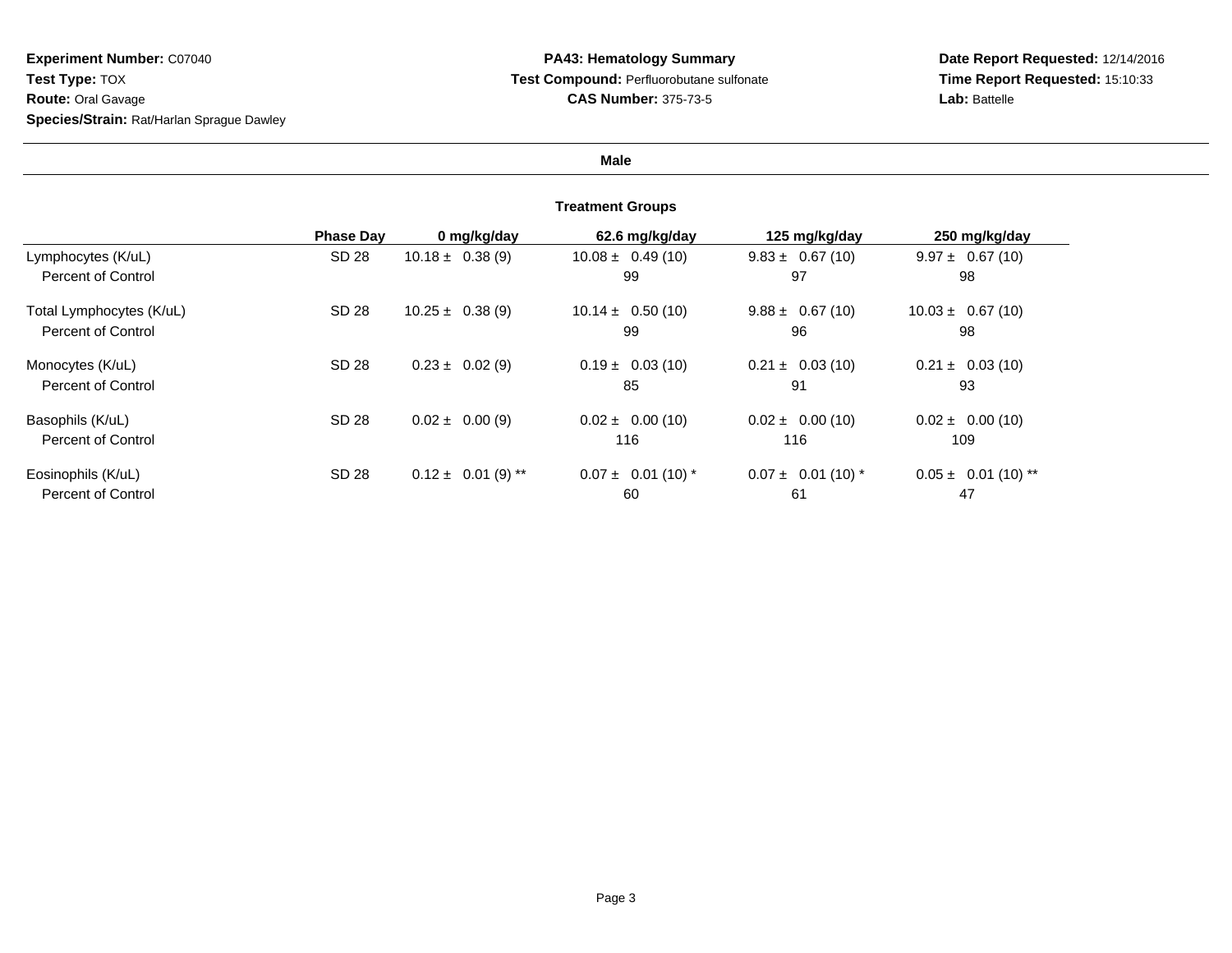## **Male**

|                                           | <b>Phase Day</b> | 500 mg/kg/day                |
|-------------------------------------------|------------------|------------------------------|
| Hematocrit (%)                            | SD 28            | 47.9 $\pm$ 0.5 (10) **       |
| <b>Percent of Control</b>                 |                  | 92                           |
| Manual Hematocrit (%)                     | <b>SD 28</b>     | 44<br>(10)<br>± 1            |
| <b>Percent of Control</b>                 |                  | 95                           |
| Hemoglobin (g/dL)                         | SD 28            | $(10)$ **<br>$14.4 \pm 0.2$  |
| <b>Percent of Control</b>                 |                  | 93                           |
| Red Blood Cells (M/uL)                    | SD 28            | $8.10 \pm 0.11(10)$ **       |
| <b>Percent of Control</b>                 |                  | 92                           |
| Reticulocytes (K/uL)                      | <b>SD 28</b>     | $137.6 \pm 9.5$<br>$(10)$ ** |
| <b>Percent of Control</b>                 |                  | 69                           |
| Mean Cell Volume (fL)                     | <b>SD 28</b>     | 59.3<br>± 0.5<br>(10)        |
| <b>Percent of Control</b>                 |                  | 100                          |
| Mean Cell Hemoglobin (pg)                 | <b>SD 28</b>     | $17.9 \pm 0.1$<br>(10)       |
| <b>Percent of Control</b>                 |                  | 101                          |
| Mean Cell Hemoglobin Concentration (g/dL) | SD 28            | $30.2 \pm 0.1$<br>(10)       |
| <b>Percent of Control</b>                 |                  | 101                          |
| Platelets (K/uL)                          | <b>SD 28</b>     | 850<br>(10)<br>±28           |
| <b>Percent of Control</b>                 |                  | 94                           |
| White Blood Cells (K/uL)                  | SD 28            | $10.78 \pm 0.47(10)$         |
| <b>Percent of Control</b>                 |                  | 88                           |
| Neutrophils (K/uL)                        | SD 28            | $1.22 \pm 0.15(10)$          |
| <b>Percent of Control</b>                 |                  | 74                           |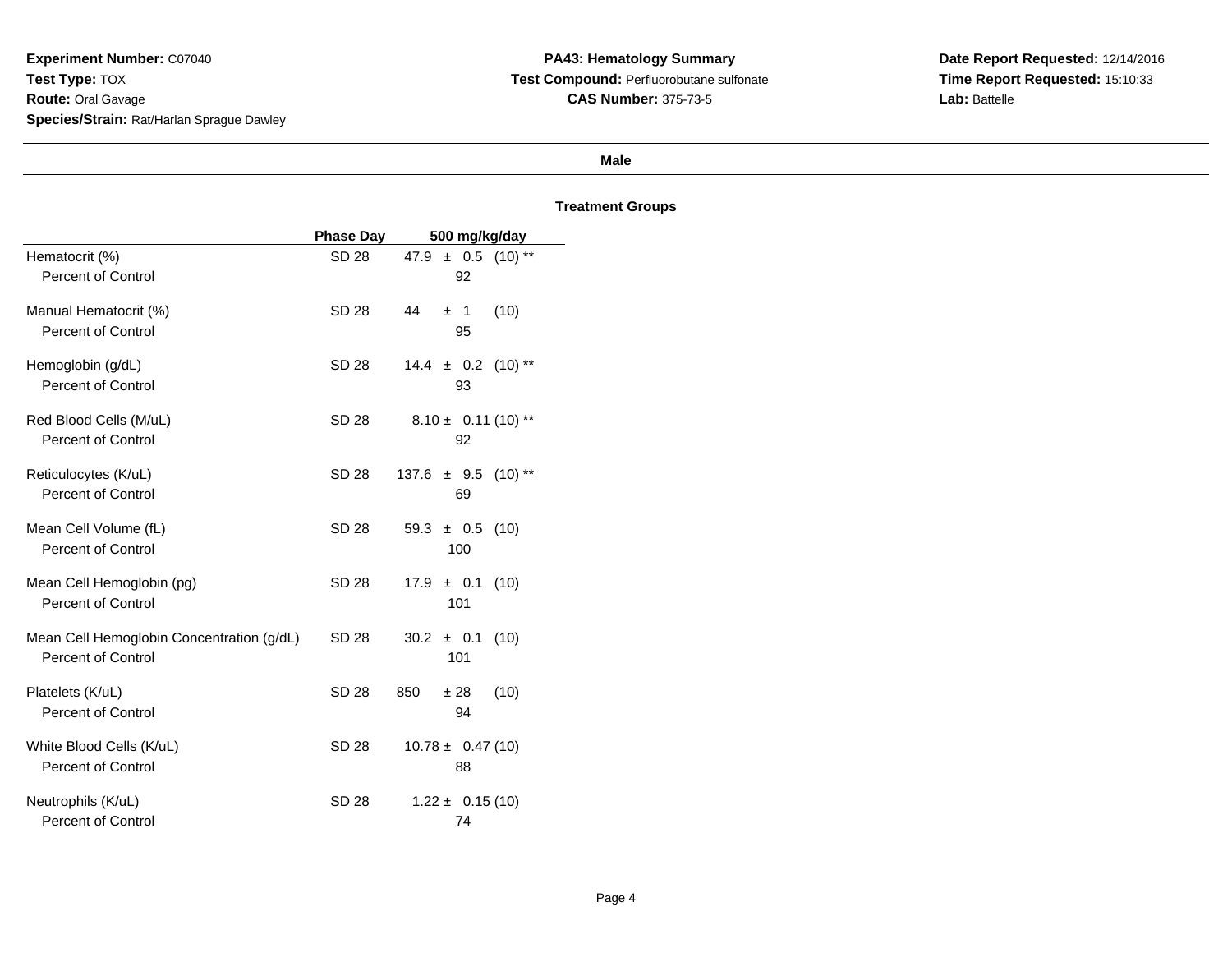#### **Male**

|                          | <b>Phase Day</b> | 500 mg/kg/day           |
|--------------------------|------------------|-------------------------|
| Lymphocytes (K/uL)       | SD 28            | $9.21 \pm 0.38(10)$     |
| Percent of Control       |                  | 90                      |
| Total Lymphocytes (K/uL) | SD 28            | $9.25 \pm 0.38(10)$     |
| Percent of Control       |                  | 90                      |
| Monocytes (K/uL)         | SD 28            | $0.25 \pm 0.04$ (10)    |
| Percent of Control       |                  | 108                     |
| Basophils (K/uL)         | SD 28            | $0.01 \pm 0.00$ (10)    |
| Percent of Control       |                  | 77                      |
| Eosinophils (K/uL)       | SD 28            | $0.05 \pm 0.01$ (10) ** |
| Percent of Control       |                  | 46                      |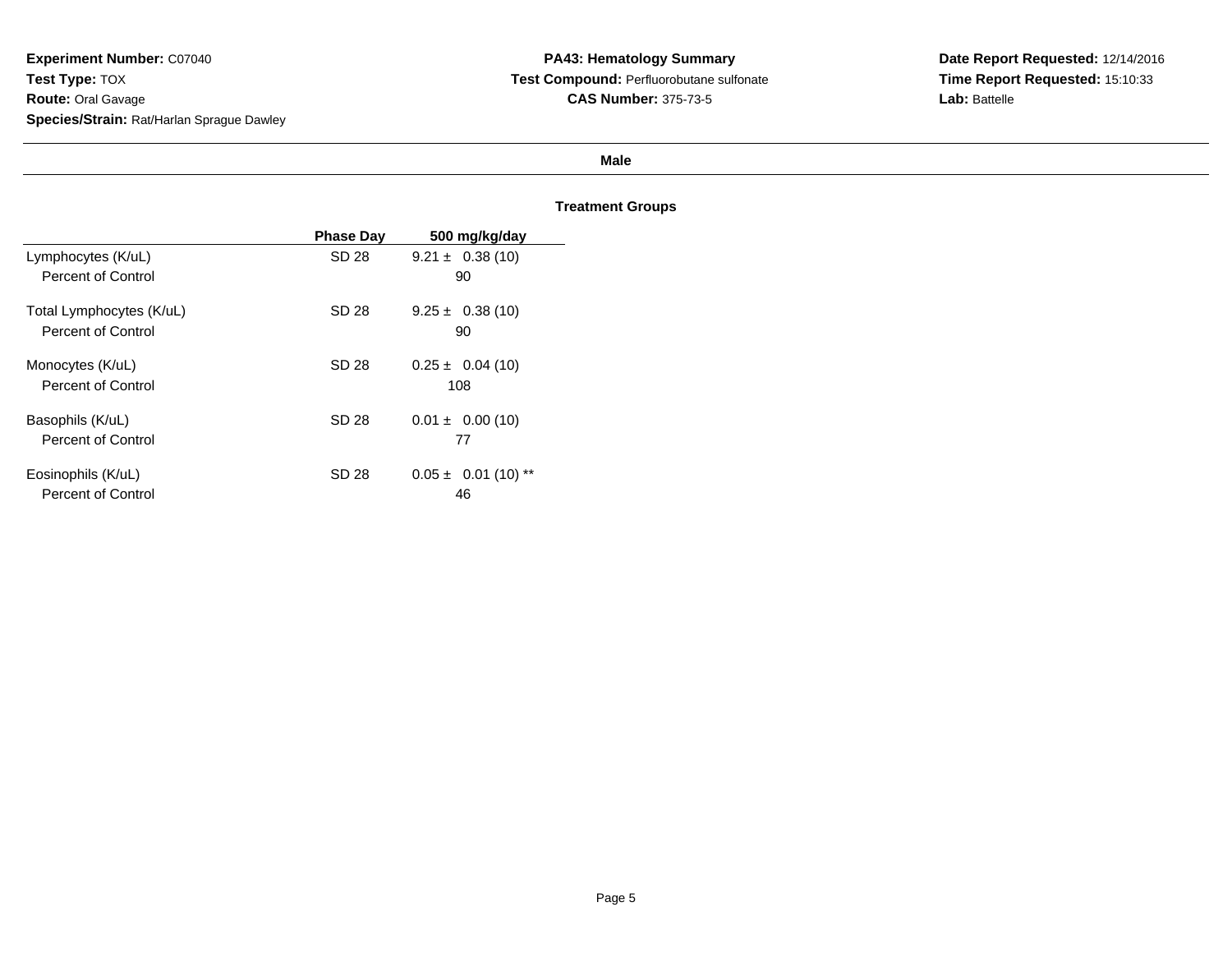## **Female**

|                                                                        | <b>Phase Day</b> | 0 mg/kg/day                        | 62.6 mg/kg/day                   | 125 mg/kg/day                             | 250 mg/kg/day                             |
|------------------------------------------------------------------------|------------------|------------------------------------|----------------------------------|-------------------------------------------|-------------------------------------------|
| Hematocrit (%)<br><b>Percent of Control</b>                            | <b>SD 28</b>     | $45.8 \pm 0.3$ (10)                | $\pm$ 0.6 (10)<br>45.1<br>98     | $45.0 \pm 0.5$ (10)<br>98                 | $45.3 \pm 0.9$ (9)<br>99                  |
| Manual Hematocrit (%)<br><b>Percent of Control</b>                     | <b>SD 28</b>     | 41<br>(10)<br>$\pm$<br>$\mathbf 1$ | 41<br>(10)<br>± 1<br>99          | 41<br>(10)<br>$\pm$ 1<br>99               | 42<br>$\pm$ 1<br>(9)<br>102               |
| Hemoglobin (g/dL)<br><b>Percent of Control</b>                         | <b>SD 28</b>     | $14.0 \pm 0.1$<br>(10)             | $13.8 \pm 0.2$ (10)<br>99        | $\pm$ 0.1<br>(10)<br>13.7<br>98           | 13.6<br>$\pm$ 0.3 (9)<br>98               |
| Red Blood Cells (M/uL)<br><b>Percent of Control</b>                    | SD 28            | $7.57 \pm 0.07(10)$                | $7.55 \pm 0.12(10)$<br>100       | $7.64 \pm 0.08(10)$<br>101                | $7.76 \pm 0.18(9)$<br>103                 |
| Reticulocytes (K/uL)<br><b>Percent of Control</b>                      | <b>SD 28</b>     | $208.5 \pm 16.6$<br>$(10)$ **      | $181.2 \pm 10.5$ (10)<br>87      | 152.1<br>$\pm$ 6.3<br>$(10)$ **<br>73     | $122.4 \pm 17.7$ (9) **<br>59             |
| Mean Cell Volume (fL)<br><b>Percent of Control</b>                     | <b>SD 28</b>     | 60.6 $\pm$ 0.4 (10)                | $\pm$ 0.4 (10)<br>59.7<br>99     | $\pm$ 0.4 (10) <sup>*</sup><br>59.0<br>97 | $\pm$ 0.5 (9) <sup>*</sup><br>58.5<br>96  |
| Mean Cell Hemoglobin (pg)<br><b>Percent of Control</b>                 | <b>SD 28</b>     | $18.5 \pm 0.1$<br>$(10)*$          | ± 0.1<br>18.3<br>(10)<br>99      | $18.0 \pm 0.1$<br>(10)<br>97              | $\pm$ 0.2 (9) <sup>**</sup><br>17.6<br>95 |
| Mean Cell Hemoglobin Concentration (g/dL)<br><b>Percent of Control</b> | <b>SD 28</b>     | $30.5 \pm 0.2$ (10)                | $\pm$ 0.1<br>30.6<br>(10)<br>100 | $\pm$ 0.1<br>(10)<br>30.5<br>100          | $\pm$ 0.1<br>30.1<br>(9)<br>99            |
| Platelets (K/uL)<br><b>Percent of Control</b>                          | <b>SD 28</b>     | 1043<br>± 35<br>(10)               | 947<br>± 34<br>(10)<br>91        | 1060<br>± 34<br>(10)<br>102               | 1095<br>± 42<br>(9)<br>105                |
| White Blood Cells (K/uL)<br><b>Percent of Control</b>                  | SD 28            | $8.11 \pm 0.73(10)$                | $8.72 \pm 0.59(10)$<br>108       | $7.46 \pm 0.46(10)$<br>92                 | $7.57 \pm 0.61(9)$<br>93                  |
| Neutrophils (K/uL)<br><b>Percent of Control</b>                        | <b>SD 28</b>     | $0.64 \pm 0.12(10)$                | $0.66 \pm 0.08(10)$<br>103       | $0.58 \pm 0.05(10)$<br>90                 | $0.62 \pm 0.08(9)$<br>96                  |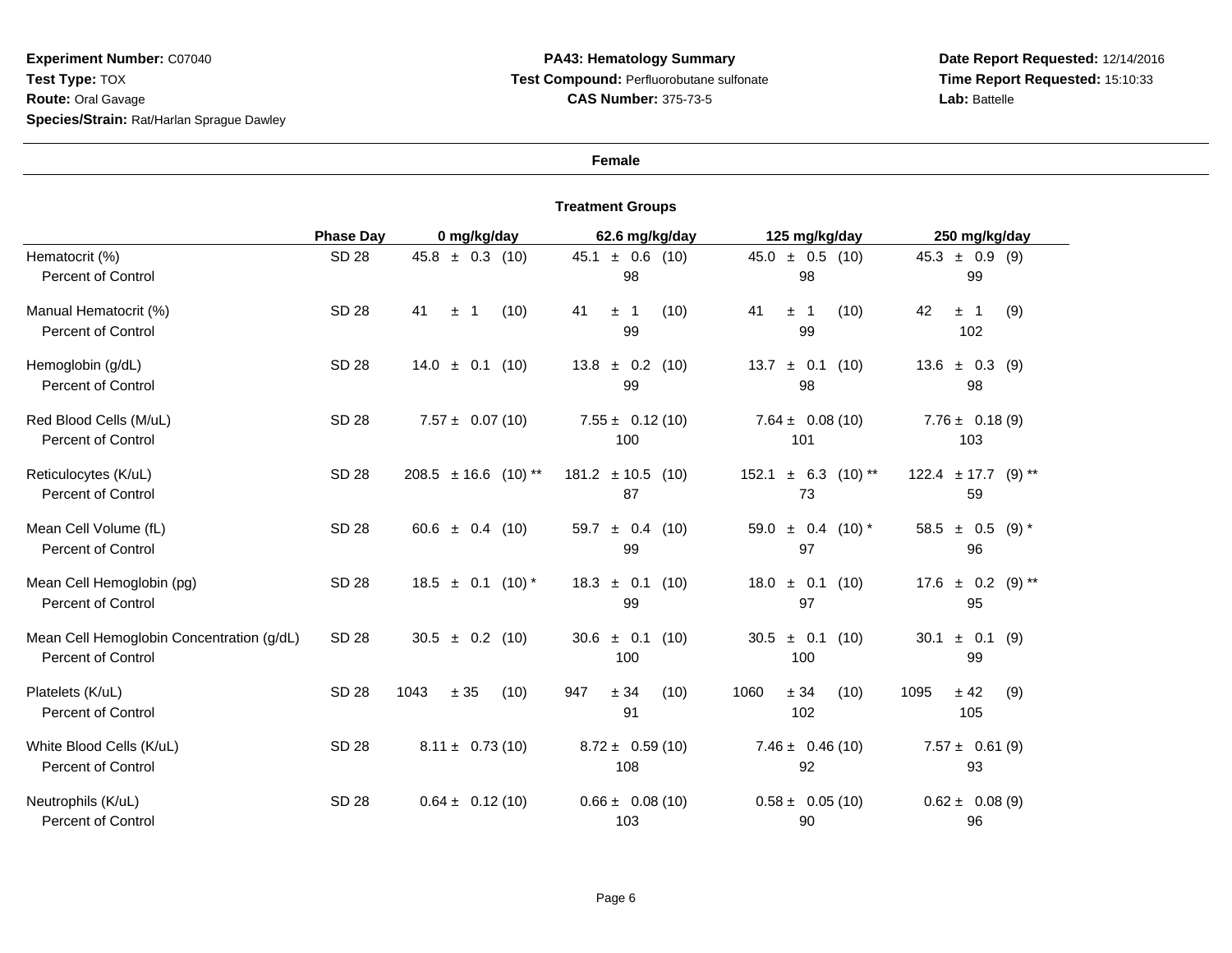## **Female**

|                          | <b>Phase Dav</b> | 0 mg/kg/day            | 62.6 mg/kg/day       | 125 mg/kg/day        | 250 mg/kg/day       |
|--------------------------|------------------|------------------------|----------------------|----------------------|---------------------|
| Lymphocytes (K/uL)       | SD 28            | $7.20 \pm 0.64(10)$    | $7.79 \pm 0.53(10)$  | $6.64 \pm 0.40(10)$  | $6.67 \pm 0.54(9)$  |
| Percent of Control       |                  |                        | 108                  | 92                   | 93                  |
| Total Lymphocytes (K/uL) | SD 28            | $7.25 \pm 0.65(10)$    | $7.85 \pm 0.53(10)$  | $6.68 \pm 0.40(10)$  | $6.72 \pm 0.55(9)$  |
| Percent of Control       |                  |                        | 108                  | 92                   | 93                  |
| Monocytes (K/uL)         | SD 28            | $0.13 \pm 0.02$ (10)   | $0.12 \pm 0.02$ (10) | $0.12 \pm 0.02$ (10) | $0.16 \pm 0.03$ (9) |
| Percent of Control       |                  |                        | 96                   | 96                   | 121                 |
| Basophils (K/uL)         | SD 28            | $0.01 \pm 0.00$ (10)   | $0.01 \pm 0.00$ (10) | $0.01 \pm 0.00$ (10) | $0.01 \pm 0.00(9)$  |
| Percent of Control       |                  |                        | 129                  | 86                   | 111                 |
| Eosinophils (K/uL)       | SD 28            | $0.09 \pm 0.01$ (10) * | $0.08 \pm 0.01$ (10) | $0.07 \pm 0.01$ (10) | $0.07 \pm 0.01$ (9) |
| Percent of Control       |                  |                        | 89                   | 81                   | 81                  |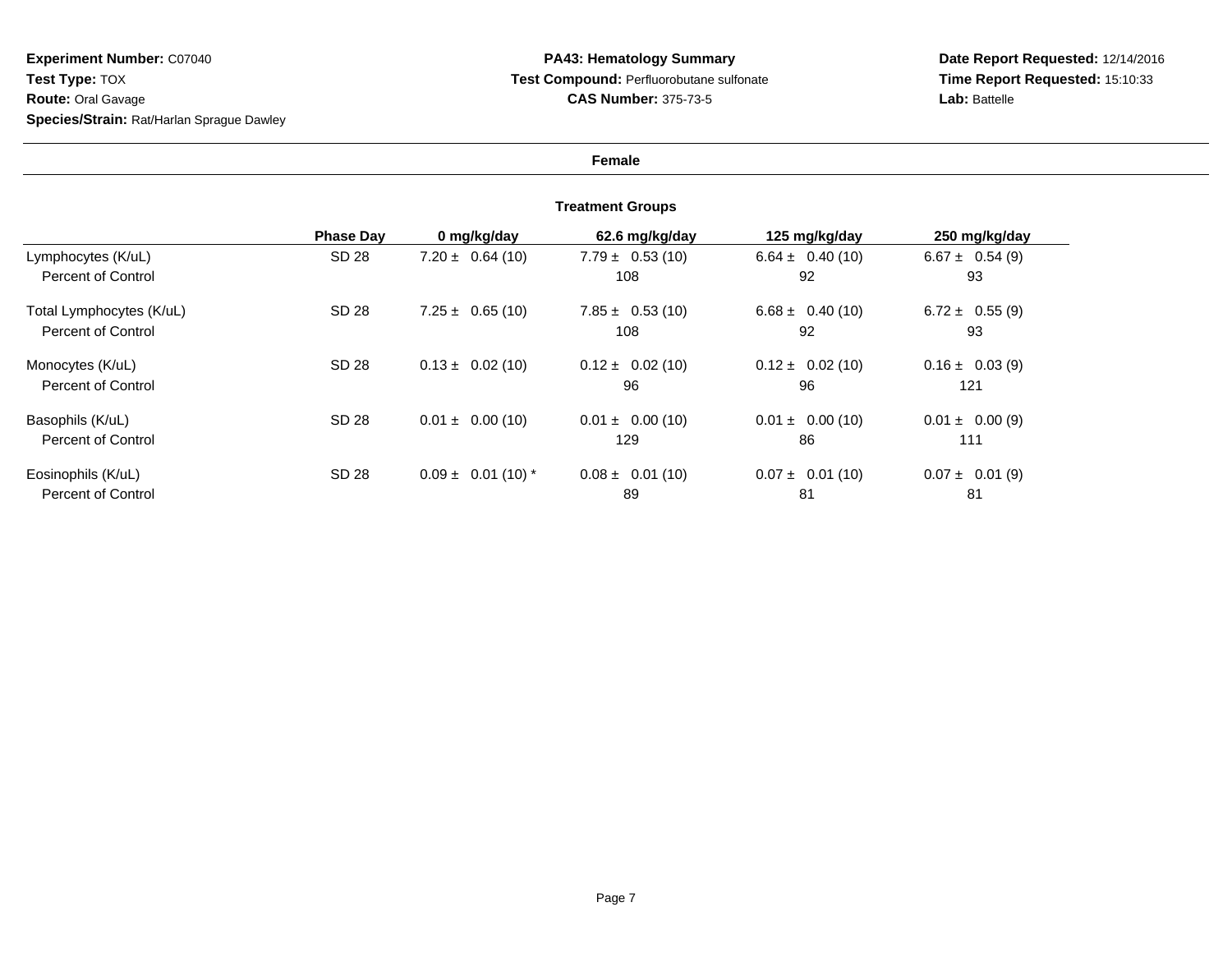**Date Report Requested:** 12/14/2016 **Time Report Requested:** 15:10:33**Lab:** Battelle

# **Female**

|                                                                 | <b>Phase Day</b> | 500 mg/kg/day                 | 1000 mg/kg/day                   |
|-----------------------------------------------------------------|------------------|-------------------------------|----------------------------------|
| Hematocrit (%)<br><b>Percent of Control</b>                     | <b>SD 28</b>     | $45.3 \pm 0.6$ (9)<br>99      | $46.4 \pm 0.1$ (2)<br>101        |
| Manual Hematocrit (%)<br><b>Percent of Control</b>              | <b>SD 28</b>     | (9)<br>41<br>$\pm$ 0<br>99    | 44<br>(2)<br>±1<br>106           |
| Hemoglobin (g/dL)<br>Percent of Control                         | SD 28            | $\pm$ 0.2 (9)<br>13.7<br>98   | $14.2 \pm 0.2$ (2)<br>101        |
| Red Blood Cells (M/uL)<br><b>Percent of Control</b>             | <b>SD 28</b>     | $7.55 \pm 0.11(9)$<br>100     | $7.91 \pm 0.16(2)$<br>104        |
| Reticulocytes (K/uL)<br>Percent of Control                      | <b>SD 28</b>     | $110.9 \pm 15.8$ (9) **<br>53 | $182.0 \pm 9.5$<br>$(2)$ *<br>87 |
| Mean Cell Volume (fL)<br>Percent of Control                     | <b>SD 28</b>     | $\pm$ 0.6 (9)<br>60.1<br>99   | $58.7 \pm 1.1$<br>(2)<br>97      |
| Mean Cell Hemoglobin (pg)<br><b>Percent of Control</b>          | <b>SD 28</b>     | $18.2 \pm 0.2$ (9)<br>99      | $18.0 \pm 0.2$<br>(2)<br>97      |
| Mean Cell Hemoglobin Concentration (g/dL)<br>Percent of Control | SD 28            | $30.3 \pm 0.1$<br>(9)<br>99   | $30.6 \pm 0.3$<br>(2)<br>100     |
| Platelets (K/uL)<br><b>Percent of Control</b>                   | <b>SD 28</b>     | 914<br>±46<br>(9)<br>88       | 872<br>±77<br>(2)<br>84          |
| White Blood Cells (K/uL)<br><b>Percent of Control</b>           | <b>SD 28</b>     | $7.67 \pm 0.51(9)$<br>95      | $9.82 \pm 5.00(2)$<br>121        |
| Neutrophils (K/uL)<br>Percent of Control                        | <b>SD 28</b>     | $0.55 \pm 0.05$ (9)<br>85     | $1.54 \pm 0.03$ (2)<br>239       |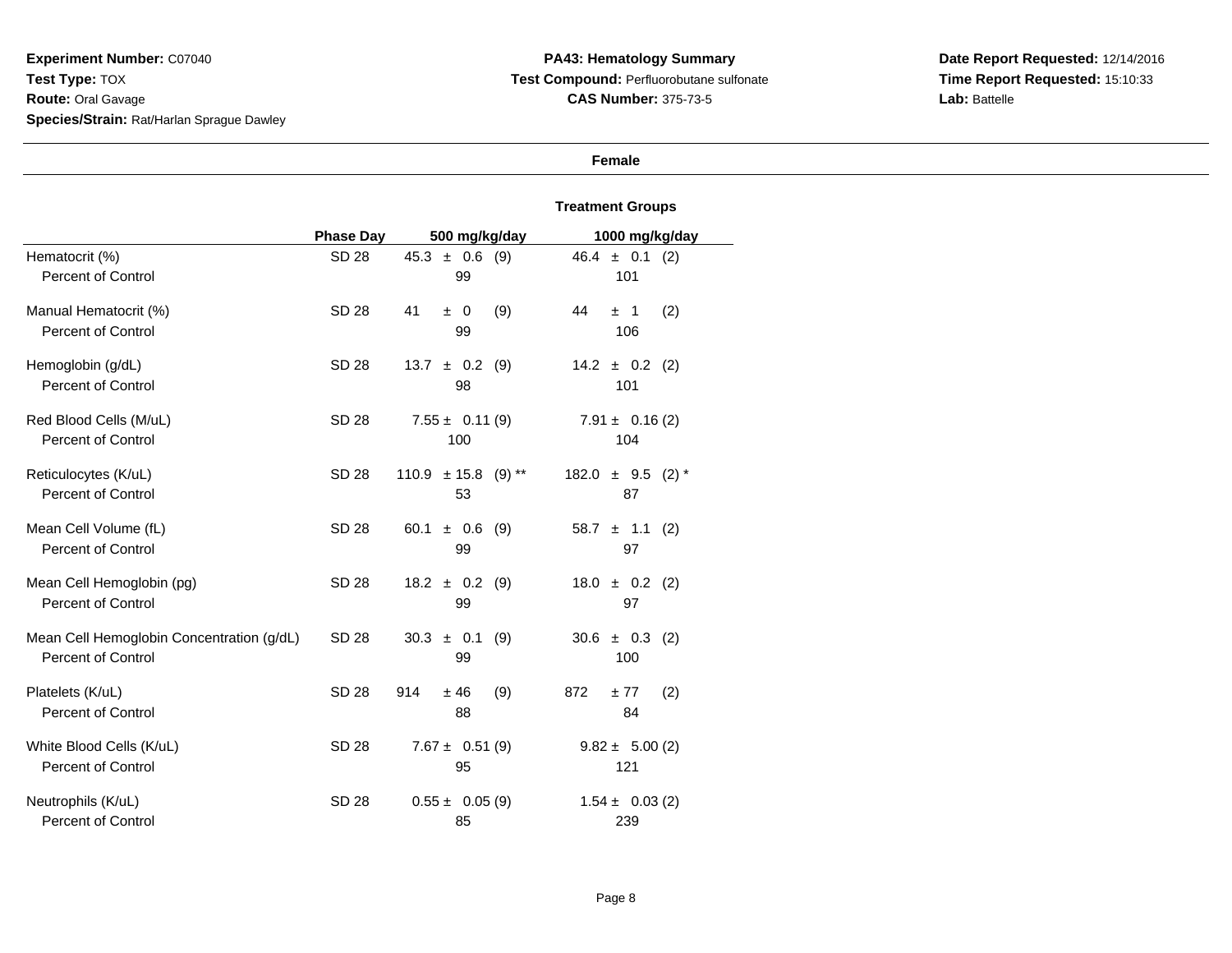## **Female**

|                          | <b>Phase Day</b> | 500 mg/kg/day       | 1000 mg/kg/day      |
|--------------------------|------------------|---------------------|---------------------|
| Lymphocytes (K/uL)       | SD 28            | $6.88 \pm 0.47(9)$  | $7.96 \pm 4.85(2)$  |
| Percent of Control       |                  | 96                  | 111                 |
| Total Lymphocytes (K/uL) | SD 28            | $6.92 \pm 0.47(9)$  | $8.01 \pm 4.88(2)$  |
| Percent of Control       |                  | 95                  | 111                 |
| Monocytes (K/uL)         | SD 28            | $0.15 \pm 0.01$ (9) | $0.18 \pm 0.08$ (2) |
| Percent of Control       |                  | 114                 | 140                 |
| Basophils (K/uL)         | SD 28            | $0.01 \pm 0.00(9)$  | $0.02 \pm 0.01$ (2) |
| Percent of Control       |                  | 111                 | 214                 |
| Eosinophils (K/uL)       | SD 28            | $0.05 \pm 0.01$ (9) | $0.08 \pm 0.07(2)$  |
| Percent of Control       |                  | 63                  | 88                  |